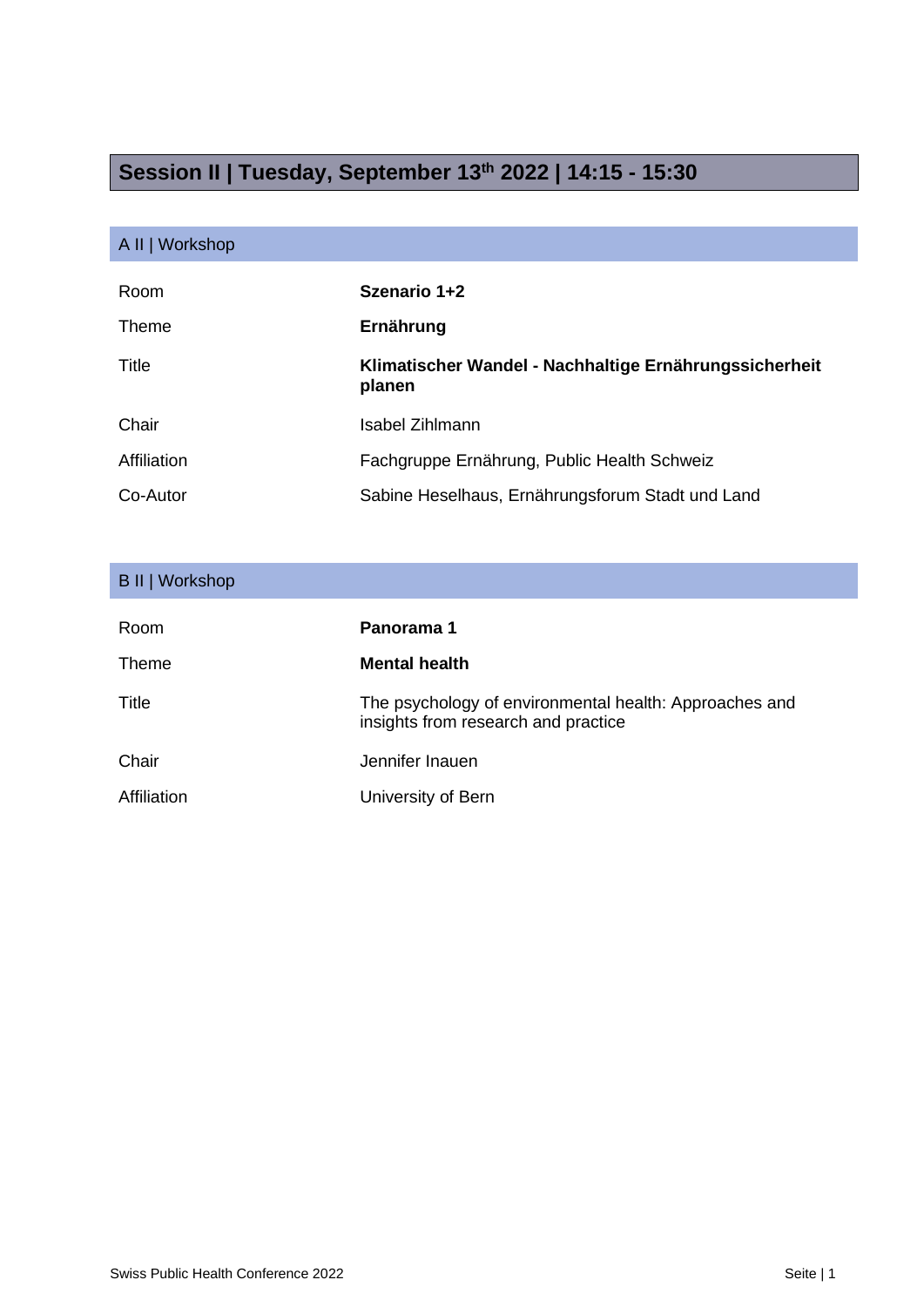| C II   Orals           |                                                                                                                                               |
|------------------------|-----------------------------------------------------------------------------------------------------------------------------------------------|
| Room                   | Panorama 3                                                                                                                                    |
| Theme                  | NCD / Challenges and healthcare around NCDs                                                                                                   |
| Chair                  | Catherine Marik (OFSP), Jérémie Millot (OFEV, Division Sols<br>et biotechnologie)                                                             |
| <b>Title</b>           | <b>Ambulatory Healthcare Use Profiles of Patients with</b><br>Diabetes and their Association with Quality of Care                             |
| First name   Last name | <b>Julien Dupraz</b>                                                                                                                          |
| Affiliation            | Leiter Arbeitsgruppe Klimawandel/Gesundheit der Ärztinnen und<br>Ärzte für Umweltschutz                                                       |
| <b>Title</b>           | <b>Uncovering Challenges for Providing High-quality</b><br>Substance Use Disorders Care. An integrative perspective<br>from key stakeholders. |
| First name   Last name | Irene Falgas-Bague                                                                                                                            |
| Affiliation            | <b>Swiss Tropical and Public Health Institute</b>                                                                                             |
|                        |                                                                                                                                               |
| <b>Title</b>           | Sustainable diets and cancer: a systematic review                                                                                             |
| First name   Last name | Nena Karavasiloglou                                                                                                                           |
| Affiliation            | Division of Chronic Disease Epidemiology, Epidemiology,<br>Biostatistics and Prevention Institute, University of Zurich                       |
|                        |                                                                                                                                               |
| <b>Title</b>           | Dietary guidelines: do we draw similar conclusions when<br>different dietary assessment methods are used?                                     |
| First name   Last name | Giulia Pestoni                                                                                                                                |
| Affiliation            | FFHS/UZH                                                                                                                                      |
| <b>Title</b>           | Communication and empathy of people with dementia in<br>Italian-speaking Switzerland: A qualitative study                                     |
| First name   Last name | Ilaria Falvo                                                                                                                                  |
| Affiliation            | Institute of public health, Università della Svizzera italiana,<br>Switzerlandl                                                               |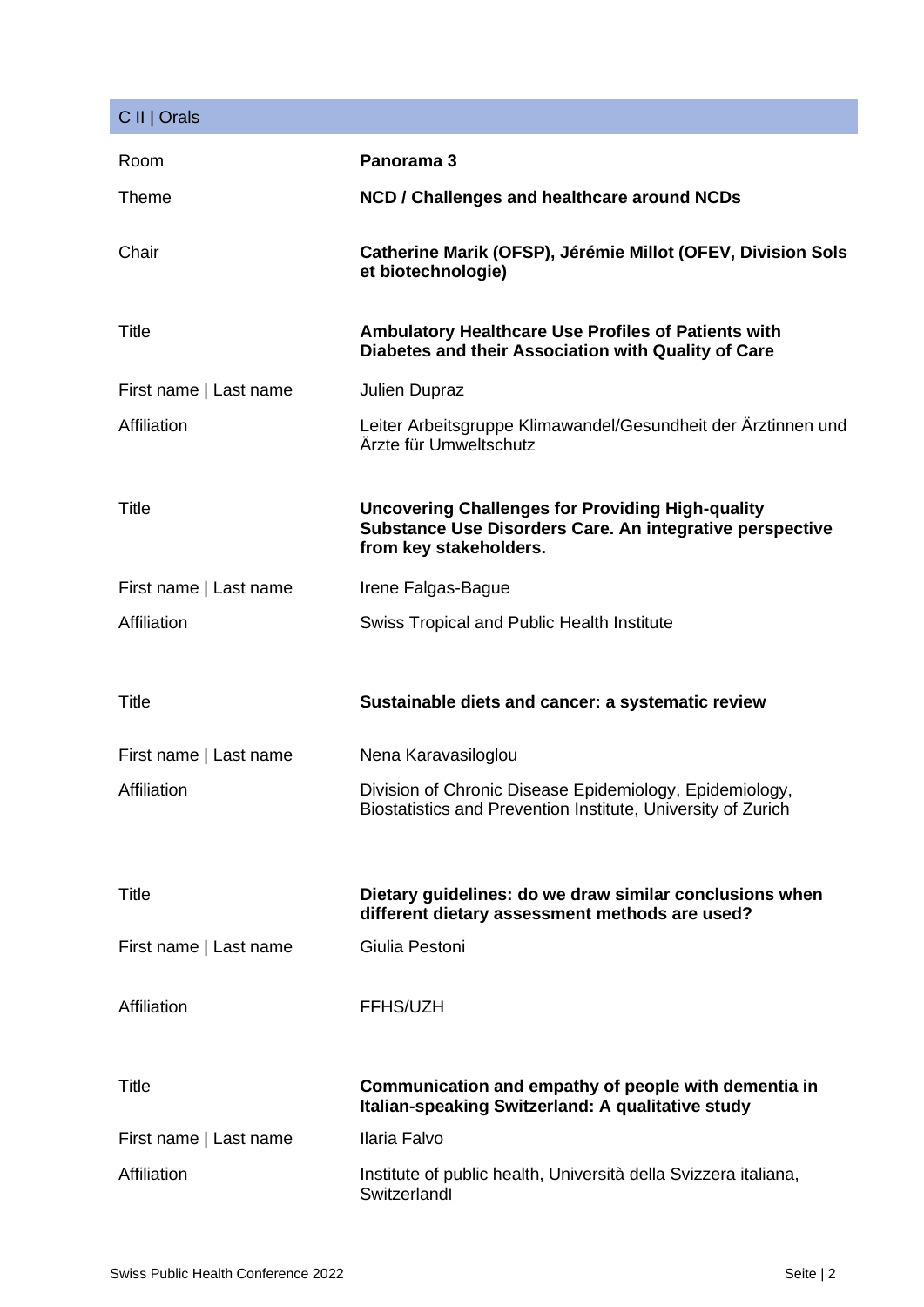| D II   Orals           |                                                                                                           |
|------------------------|-----------------------------------------------------------------------------------------------------------|
| Room                   | Panorama 7                                                                                                |
| <b>Theme</b>           | Umwelt / Landschaft, Wald, Biodiversität, Natur                                                           |
| Chair                  | Clémence Dirac (OFEV, division forêt), Roland Hohmann?                                                    |
|                        |                                                                                                           |
| <b>Title</b>           | Les arbres et forêts des villes comme prestataires de soins<br>de santé: une quantification.              |
| First name   Last name | Tanja Eggenberger                                                                                         |
| Affiliation            | Pan Bern AG                                                                                               |
| Title                  | Über Siedlungen, die Summen und brummen und 7 Sinne<br>ansprechen                                         |
| First name   Last name | <b>Karin Hauser</b>                                                                                       |
| Affiliation            | Siedlungsnatur gemeinsam gestalten                                                                        |
| Title                  | Projet "Seniors et paysage" à Château-d'Oex                                                               |
| First name   Last name | Maude Rampazzo                                                                                            |
| Affiliation            | <b>Pro Senectute Vaud</b>                                                                                 |
|                        |                                                                                                           |
| <b>Title</b>           | Auswirkungen von Naturerfahrungen auf die<br>gesundheitsbezogene Lebensqualität von Kindern               |
| First name   Last name | Samin Sepahniya                                                                                           |
| Affiliation            | Fachhochschule Nordwestschweiz, Hochschule für Soziale<br>Arbeit, Institute Soziale Arbeit und Gesundheit |
| Title                  | Wald als gesundheitsfördernder und heilsamer<br>Erfahrungsraum                                            |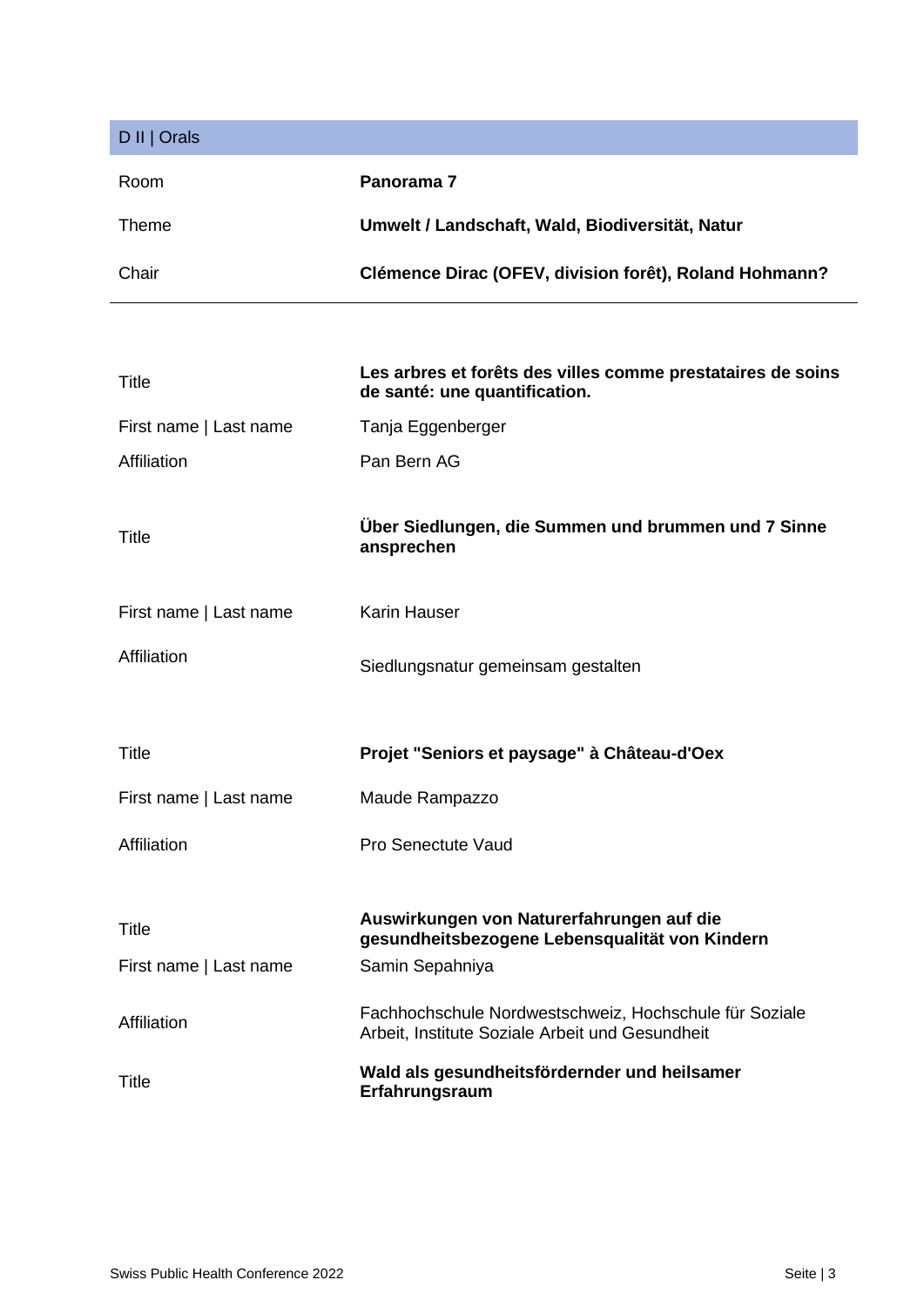| E II   Orals           |                                                                                                                                                                                                    |
|------------------------|----------------------------------------------------------------------------------------------------------------------------------------------------------------------------------------------------|
| Room                   | Panorama <sub>6</sub>                                                                                                                                                                              |
| <b>Theme</b>           | Covid / Lessons learned from the crisis for better Covid<br>management                                                                                                                             |
| Chair                  | Michel Jeanneret (OFSP), Tanja Iff (BAG)                                                                                                                                                           |
|                        |                                                                                                                                                                                                    |
| Title                  | The CoronaGraben: Differences in adherence to preventive<br>measures against SARS-CoV-2 infection between German,<br>French, and Italian speaking Swiss cantons during the<br>second pandemic wave |
| First name   Last name | Patricia Chocano-Bedoya                                                                                                                                                                            |
| Affiliation            | Bern institute of primary health care                                                                                                                                                              |
| <b>Title</b>           | Covid-19 containment measures impact utilization and<br>provision of health care                                                                                                                   |
| First name   Last name | Julie Dratva                                                                                                                                                                                       |
| Affiliation            | ZHAW / Institute of Public Health                                                                                                                                                                  |
| Title                  | COVID-19 : une étude populationnelle sur le vécu du semi-<br>confinement par les seniors                                                                                                           |
| First name   Last name | <b>Yves Henchoz</b>                                                                                                                                                                                |
| Affiliation            | Centre universitaire de médecine générale et santé publique<br>(Unisanté), Département Epidémiologie et systèmes de santé,<br>Université de Lausanne, Suisse                                       |
| Title                  | Adaptation d'un cadre conceptuel pour mesurer la<br>performance et la résilience du système de santé en temps<br>de crise                                                                          |
| First name   Last name | <b>Camille Poroes</b>                                                                                                                                                                              |
| Affiliation            | Unisanté                                                                                                                                                                                           |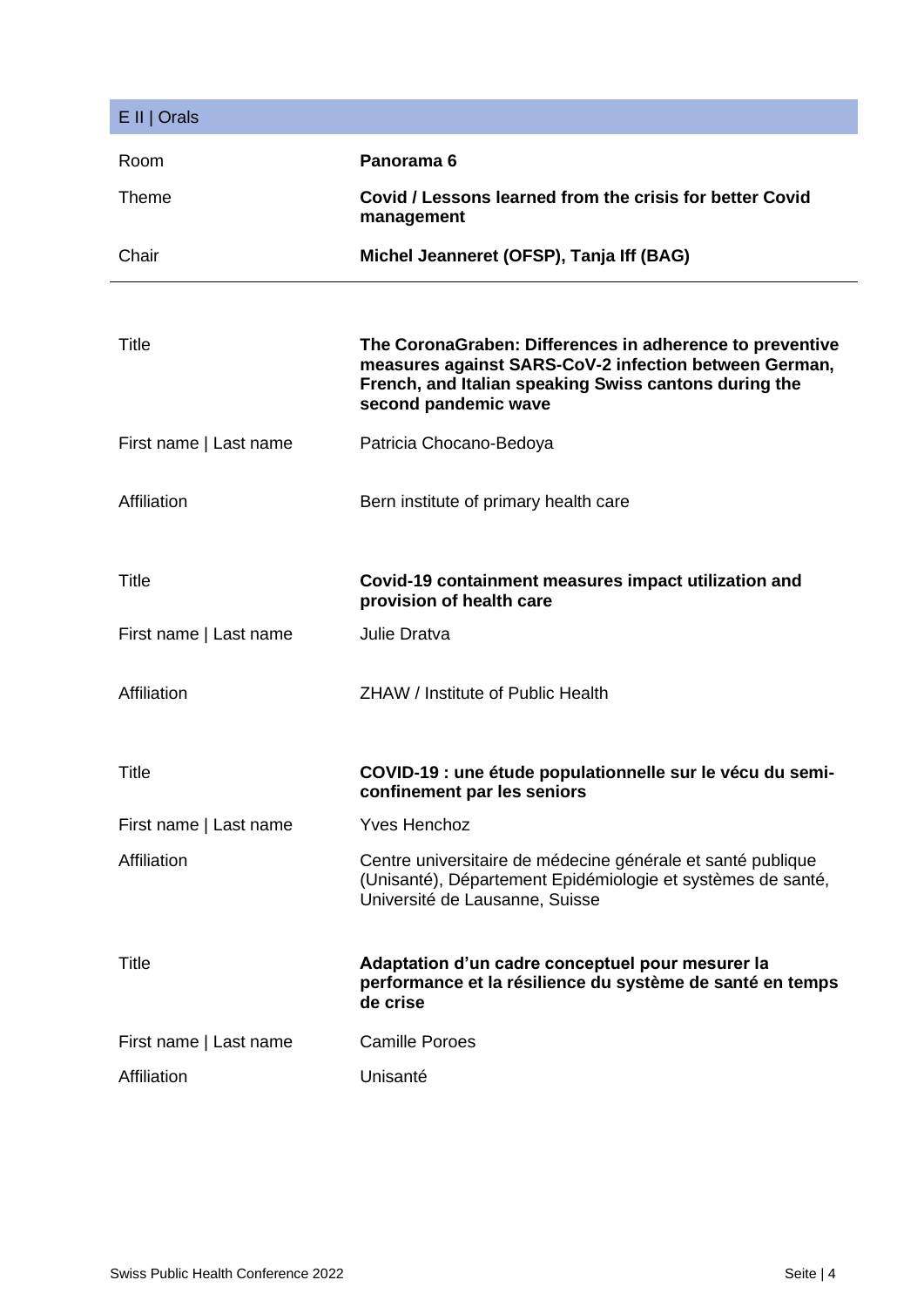| Title                  | Proactive crafting in employees' working and private life<br>before and during Covid-19 crisis: A contribution to<br>salutogenic working lives |
|------------------------|------------------------------------------------------------------------------------------------------------------------------------------------|
| First name   Last name | <b>Philipp Kerksieck</b>                                                                                                                       |
| Affiliation            | Public and Organizational Health, University of Zurich                                                                                         |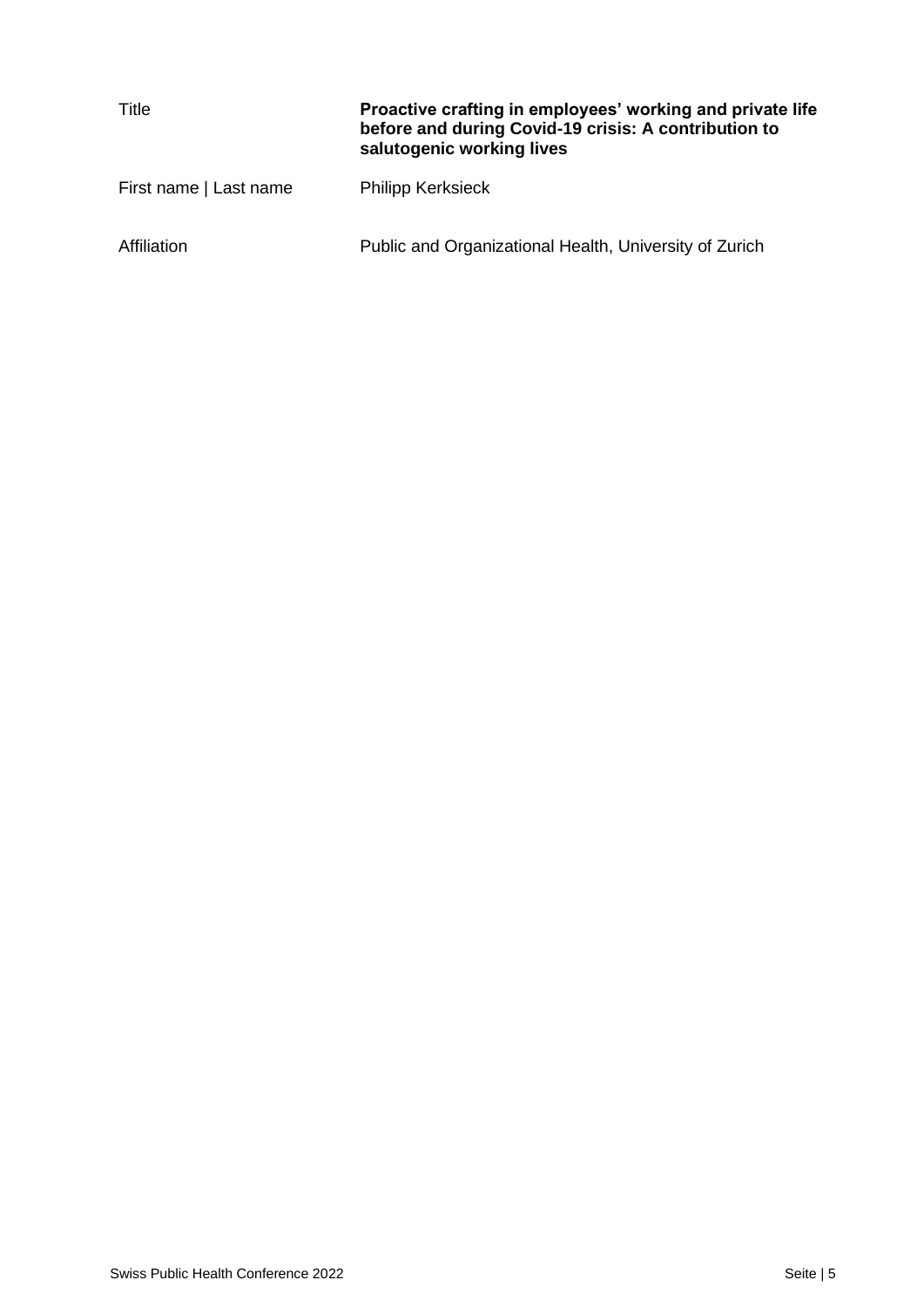| F II   Orals           |                                                                                                                 |
|------------------------|-----------------------------------------------------------------------------------------------------------------|
| Room                   | Panorama 4                                                                                                      |
| <b>Theme</b>           | Physical activity / Physical activity friendly environment                                                      |
| Chair                  | Gisèle Jungo (BAG), Nicole Ruch (BAG)                                                                           |
| Title                  | L' « architecture active » pour contrer la sédentarité au<br>travail : analyse interdisciplinaire et appliquée  |
| First name   Last name | Monica Aceti                                                                                                    |
| Affiliation            | Université de Fribourg                                                                                          |
| <b>Title</b>           | Did the COVID-19 Pandemic change Health Behavior and<br>Quality of Life in children in Switzerland?             |
| First name   Last name | <b>Bettina Bringolf</b>                                                                                         |
| Affiliation            | <b>Swiss TPH</b>                                                                                                |
|                        |                                                                                                                 |
| Title                  | Les visites de musées comme outil de développement<br>d'une santé durable                                       |
| First name   Last name | Anne-Violette Bruyneel                                                                                          |
| Affiliation            | Geneva School of Health Sciences, HES-SO University of<br>Applied Sciences and Arts Anne-VioWestern Switzerland |
| <b>Title</b>           | The SOPHYA cohort: the relevance of the environment for<br>physical activity trajectories in Swiss youth        |
|                        |                                                                                                                 |
| First name   Last name | Johanna Hänggi                                                                                                  |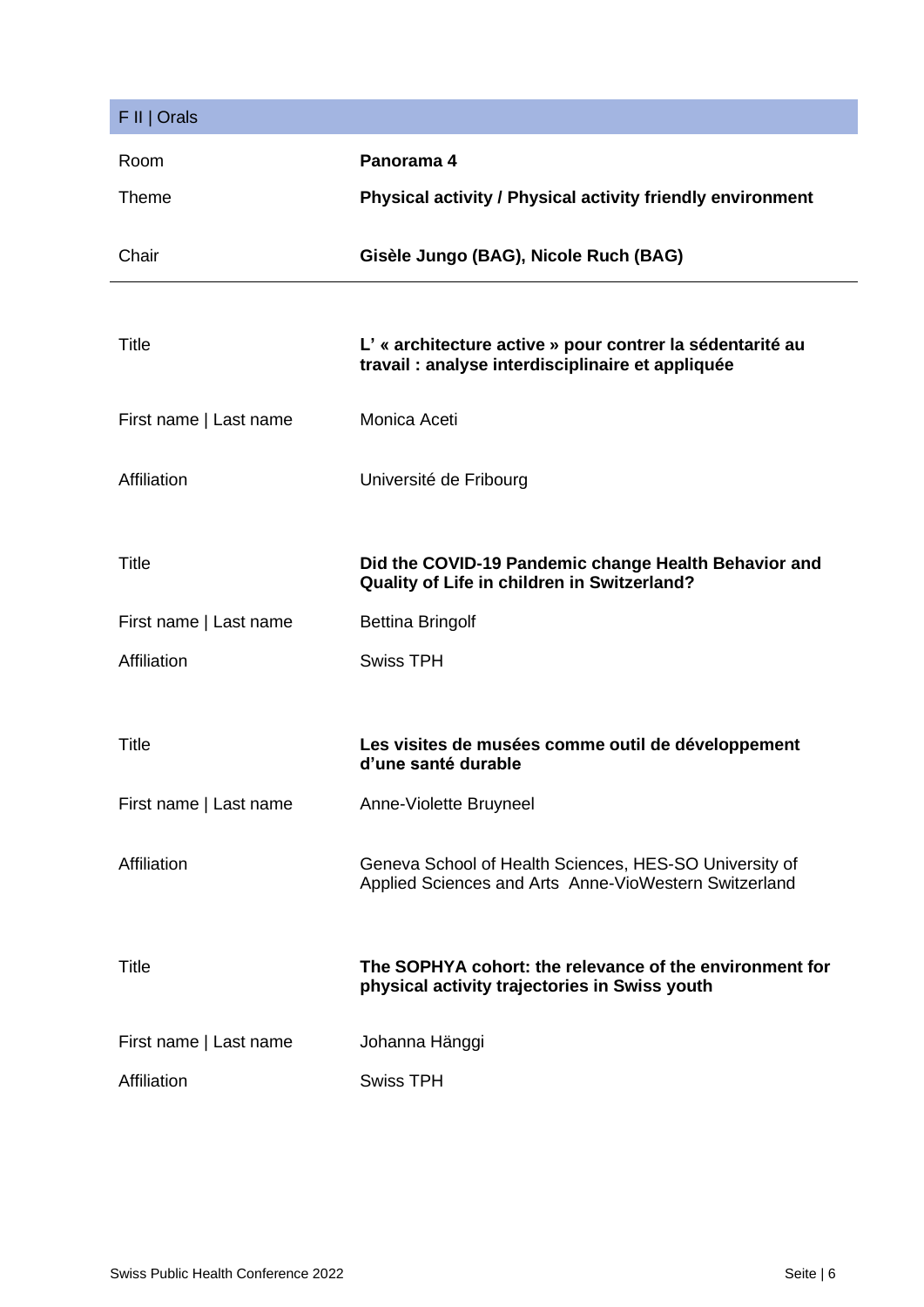| Title                  | Gesundes Aufwachsen für alle Kinder in der Schweiz – eine<br>Frage der Rahmenbedingungen |
|------------------------|------------------------------------------------------------------------------------------|
| First name   Last name | Anke Moors                                                                               |
| Affiliation            | Verein a:primo                                                                           |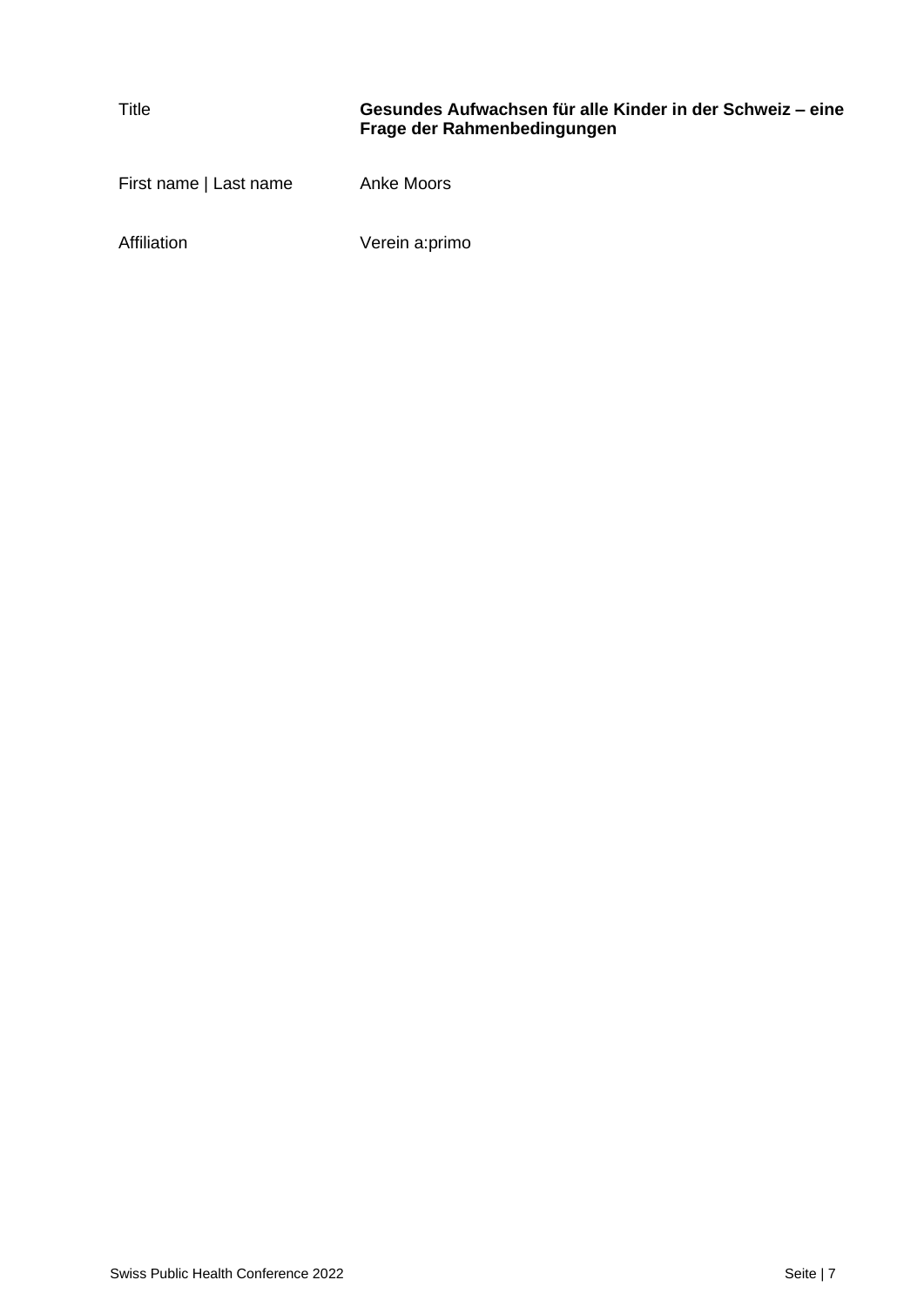| G II   Orals           |                                                                                                                                                              |
|------------------------|--------------------------------------------------------------------------------------------------------------------------------------------------------------|
| Room                   | Panorama <sub>2</sub>                                                                                                                                        |
| <b>Theme</b>           | Umwelt / Environmental pollution surveyed with cohort<br>studies                                                                                             |
| Chair                  | <b>Arnaud Chiolero, Bettina Hitzfeld (BAFU)</b>                                                                                                              |
|                        |                                                                                                                                                              |
| <b>Title</b>           | At risk from environmental exposure? Study participants'<br>understanding of environment-health relations and their<br>expectations for a Swiss health study |
| First name   Last name | Nolwenn Bühler                                                                                                                                               |
| Affiliation            | <b>UNIL and Unisanté</b>                                                                                                                                     |
| <b>Title</b>           | Electromagnetic fields exposure in Switzerland: An<br>environmental exposure assessment study                                                                |
| First name   Last name | Nicolas Loizeau                                                                                                                                              |
| Affiliation            | Swiss Tropical and Public Health Institute, Basel, Switzerland                                                                                               |
| <b>Title</b>           | <b>Pilot phase to a Swiss Health Study</b>                                                                                                                   |
| First name   Last name | Réjane Morand Bourqui                                                                                                                                        |
| Affiliation            | <b>Federal Office of Public Health</b>                                                                                                                       |
| <b>Title</b>           | <b>Exposure to arsenic, lead and mercury in two Swiss</b><br><b>Cantons: Deriving human biomonitoring national reference</b><br>values                       |
| First name   Last name | Carolina Veys - Takeuchi                                                                                                                                     |
| Affiliation            | Unisanté Lausanne, DESS                                                                                                                                      |